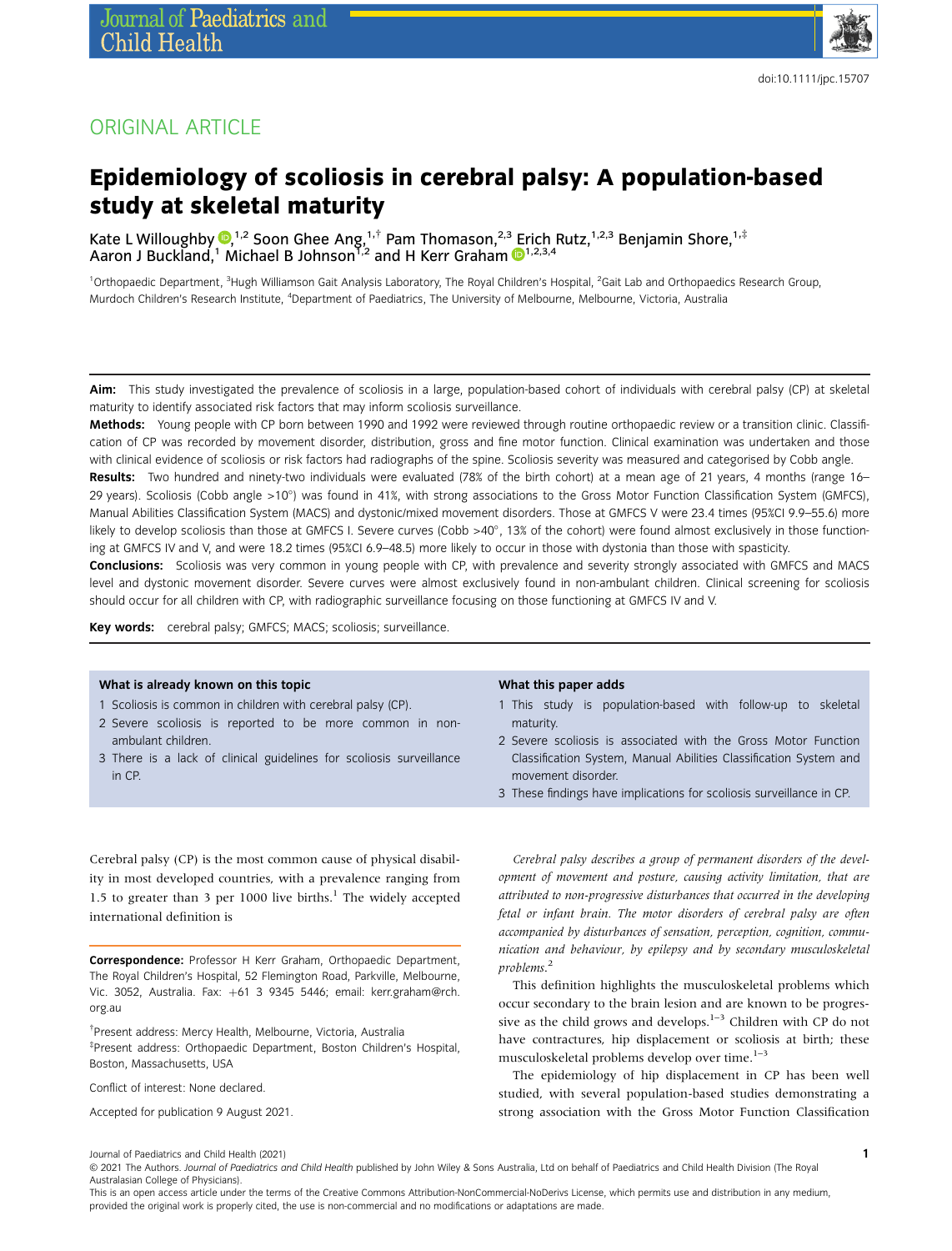System  $(GMFCS)$ ,  $4-7$  and this knowledge has become the keystone of guidelines for hip surveillance in Australia<sup>7</sup> and many other countries. We have also previously reported on an inception cohort of children with CP, born in the years 1990–1992, including risk of hip displacement and long-term hip health outcomes associated with hip surveillance.<sup>5,8,9</sup> Better understanding of the epidemiology of hip displacement in children with CP has informed the implementation of hip surveillance programmes, leading to improved outcomes.<sup>3,9</sup>

Most studies of scoliosis in children with CP have been based on cohorts referred to outpatient services or have included young people in institutional accommodation.<sup>10,11</sup> Neither of these methods are able to determine the true prevalence of musculoskeletal pathologies and associated risk factors. To date, there have been only two population-based studies of scoliosis reported in the literature, based on a large cohort of young people followed by the Cerebral Palsy Follow-up Programme (CPUP) designated a National Quality Register, Sweden.<sup>12,13</sup> At long-term follow-up, 77% of young people with CP had a clinical assessment of their spine and 13% had a radiographic examination.<sup>13</sup> The authors reported increasing prevalence and severity of scoliosis with increasing GMFCS level and age.<sup>12,13</sup> Associations with upper limb function were not studied and associations with CP subtype were not significant.<sup>13</sup>

The aim of this study was to investigate the prevalence of scoliosis in a population of children with CP at skeletal maturity. We aimed to identify the incidence and severity of scoliosis, and to determine associations and risk factors.

**Table 1** Classification of the study cohort  $(n = 292)$  by Gross Motor Function Classification System (GMFCS), Manual Ability Classification System (MACS), movement disorder and topographical distribution

|                            | $n$ (%)  |
|----------------------------|----------|
| <b>GMFCS</b>               |          |
| ı                          | 96 (33)  |
| $\mathbf{II}$              | 46 (16)  |
| III                        | 43 (15)  |
| IV                         | 51(17)   |
| $\vee$                     | 56 (19)  |
| <b>MACS</b>                |          |
| ı                          | 113 (39) |
| $\mathbf{I}$               | 59 (20)  |
| III                        | 47 (16)  |
| IV                         | 33(11)   |
| $\vee$                     | 40 (14)  |
| Movement disorder          |          |
| Spastic                    | 156 (53) |
| Mixed hypertonia           | 97 (33)  |
| Dystonia                   | 31(11)   |
| Ataxia                     | 8(3)     |
| Topographical distribution |          |
| Hemiplegia                 | 81 (28)  |
| Diplegia                   | 85 (29)  |
| Triplegia                  | 11(4)    |
| Quadriplegia               | 115 (39) |

## Methods

An inception cohort of children with CP born in the years 1990– 1992 has been described in detail elsewhere, $8$  including longterm follow-up conducted through a transition clinic.<sup>14</sup> In this study, assessment of scoliosis was conducted at the young person's routine orthopaedic review or they were invited to attend a transition clinic appointment. Medical and radiographic history was reviewed and a detailed clinical examination was performed. Classification of CP was recorded by movement disorder and topographical distribution, gross motor function (GMFCS) and fine motor function (Manual Ability Classification System, MACS) according to widely used systems and descriptors.<sup>1,4,15,16</sup>

Clinical examination of the hips and spine was performed for all children, and radiographs were obtained using standardised techniques.3,17 To prevent unnecessary radiation exposure in those without any clinical evidence of scoliosis, repeat radiographic examination at the skeletal maturity review was limited in individuals with hemiplegia to those with Winters, Gage and Hicks type IV gait; a leg length discrepancy >2.5 cm; and/or clinical evidence of asymmetry or scoliosis during a forward bend test.<sup>3,17</sup> In children with diplegia, a radiograph was obtained for those with identified risk factors of hip displacement, asymmetric involvement, leg length discrepancy >2.5 cm and/or asymmetry noted on a forward bend test.<sup>3</sup> All adolescents at GMFCS levels IV and V had a spine radiograph because of the high clinical prevalence of spinal deformity in this group.<sup>3,13,17</sup> Past history of orthopaedic surgery for both hip displacement and scoliosis were recorded.

This study was approved by Human Research Ethics Committee, The Royal Children's Hospital.

#### Scoliosis assessment

The forward bend test was used for ambulant patients and those who could stand with minimal support.<sup>3</sup> Anteroposterior and lateral radiographs including the entire spine and both hips were obtained. Radiographs were performed in standing position for ambulant children and in sitting or in supine position for nonambulant children.<sup>3,17</sup> The Cobb angle<sup>18</sup> from the patient's most



Fig 1 Scoliosis, defined as Cobb angle  $>10^\circ$  ( $\blacksquare$ ), by the Gross Motor Function Classification System level.

2 **2** Journal of Paediatrics and Child Health (2021)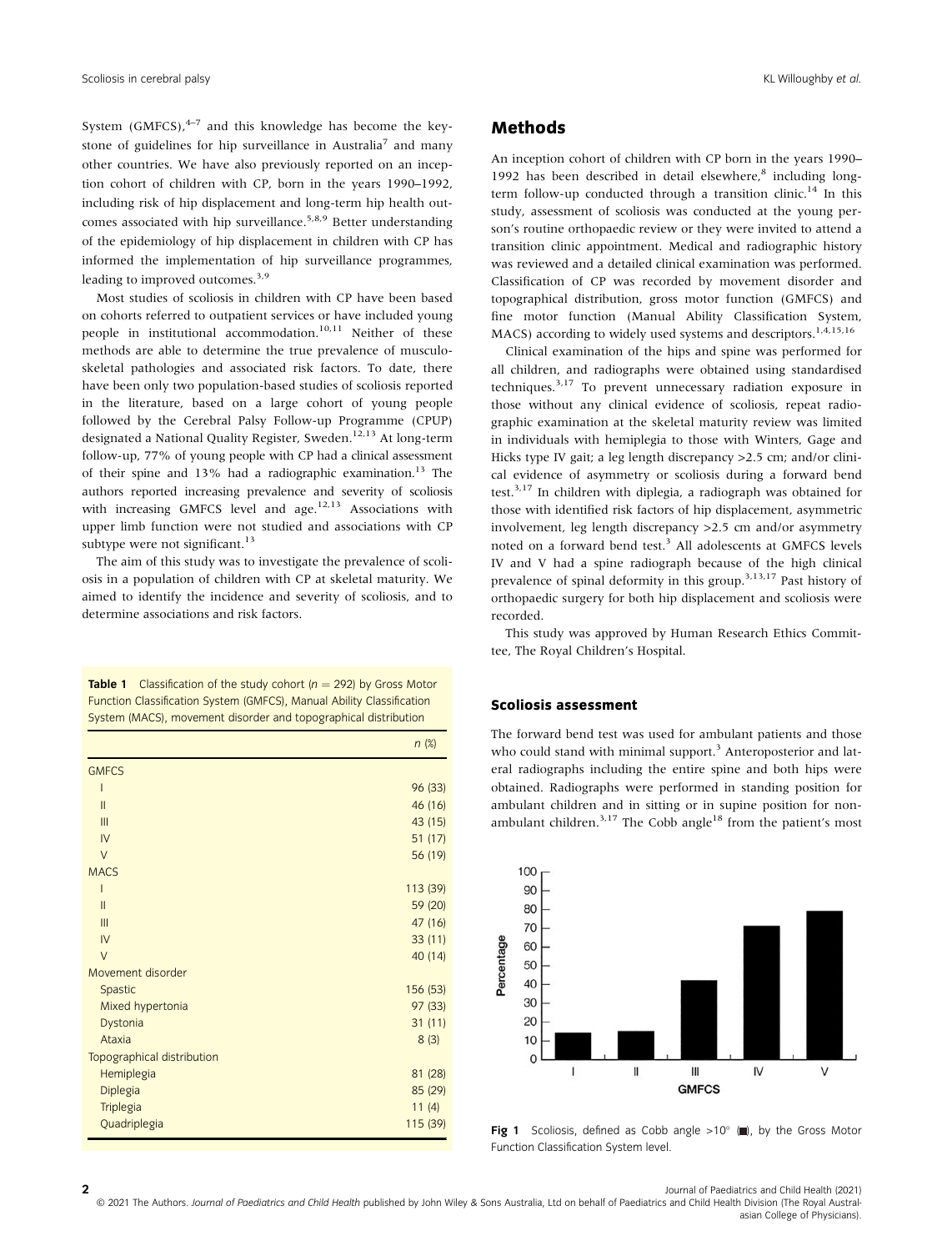|                   | n (% scoliosis) | Univariate analysis |           | Multivariate analysis adjusted for GMFCS |           |
|-------------------|-----------------|---------------------|-----------|------------------------------------------|-----------|
|                   |                 | OR (95% CI)         | $P$ value | OR (95% CI)                              | $P$ value |
| <b>GMFCS</b>      |                 |                     |           |                                          |           |
|                   | 96 (14)         |                     | <b>NA</b> | <b>NA</b>                                | <b>NA</b> |
| $\mathsf{II}$     | 46 (15)         | $1.1 (0.4 - 3.1)$   | 0.79      | <b>NA</b>                                | <b>NA</b> |
| III               | 43 (42)         | $4.6$ (2.0-10.7)    | < 0.001   | <b>NA</b>                                | <b>NA</b> |
| IV                | 51(71)          | $15.3(6.6 - 35.5)$  | < 0.001   | <b>NA</b>                                | <b>NA</b> |
| $\vee$            | 56 (79)         | $23.4(9.9 - 55.6)$  | < 0.001   | <b>NA</b>                                | <b>NA</b> |
| <b>MACS</b>       |                 |                     |           |                                          |           |
|                   | 113(12)         |                     | <b>NA</b> |                                          | <b>NA</b> |
| $\mathsf{II}$     | 59 (32)         | $3.7(1.6 - 8.1)$    | 0.001     | $3.3(1.4 - 7.5)$                         | 0.004     |
| III               | 47 (57)         | $10.4(4.6-23.5)$    | < 0.001   | $4.8(1.6 - 14.7)$                        | 0.01      |
| IV                | 33 (79)         | 28.6 (10.4-78.8)    | < 0.001   | $15.3(2.8 - 84.6)$                       | 0.002     |
| $\vee$            | 40 (83)         | $36.3$ (13.3-98.5)  | < 0.001   | $26.2(3.4 - 200)$                        | 0.002     |
| Movement disorder |                 |                     |           |                                          |           |
| Spastic           | 156 (19)        |                     | <b>NA</b> |                                          | <b>NA</b> |
| Mixed hypertonia  | 97(65)          | $8.1(4.5 - 14.5)$   | < 0.001   | $2.9(1.4-6.0)$                           | 0.01      |
| Dystonia          | 31(81)          | $18.2(6.9 - 48.5)$  | < 0.001   | $7.9(2.6 - 23.6)$                        | < 0.001   |
| Ataxia            | 8(13)           | $0.6(0.1 - 5.3)$    | 0.67      | $0.7(0.1 - 6.4)$                         | 0.76      |

CI, confidence interval; GMFCS, Gross Motor Function Classification System; MACS, Manual Abilities Classification System; NA, not applicable; OR, odds ratio

recent or final radiograph was measured, with the pre-operative radiograph evaluated for the 27 patients who had undergone scoliosis surgery. Measurement was undertaken within the Synapse picture archiving and communication system (Fujifilm Corporation, Tokyo, Japan) in a standardised method by a trained observer.3,17,18 Measures were checked by a second observer, a consultant orthopaedic surgeon with extensive experience in the management of neuromuscular scoliosis. The apical vertebra and side of the curve were also noted.

#### Statistical methods

Descriptive statistics were explored for categorical variables. The severity of scoliosis was classified into three categories: 'no scoliosis' (Cobb angle  $\langle 10^\circ \rangle$ ), 'mild to moderate scoliosis' (Cobb angle  $\geq 10^{\circ}$  and <40°) or 'severe scoliosis' (Cobb angle  $\geq 40^{\circ}$ ). Logistic regression analysis was performed including a univariate analysis with Cobb angle  $>10^\circ$  as the outcome, followed by a multivariate analysis adjusted for GMFCS level, for associations between scoliosis, GMFCS, MACS and movement disorder. Odds ratios (ORs), confidence intervals and P values were calculated for Cobb angle  $>10^\circ$ . Because curves with Cobb angle  $>40^\circ$  were only seen at GMFCS IV and V, ORs could not be calculated, and results were expressed as raw numbers and percentages. P values of <0.05 were considered statistically significant. Statistical analysis was performed in SPSS software (SPSS v20; IBM, Chicago, IL. USA) and supervised by a biomedical statistician.

#### Results

Two hundred and ninety-two individuals (170 males and 122 females) were available for review, representing 78% of the birth cohort. Mean age was 21 years, 4 months (range 16–

29 years). Classification by GMFCS, MACS, movement disorder and topographical distribution are summarised in Table 1. With respect to previous descriptions of this cohort, both the topographical distribution and GMFCS level remained stable in the majority of individuals.<sup>5,8</sup> However, the prevalence of both mixed tone and dystonia was increased according to the criteria described by Sanger et al.<sup>15</sup> An exception to GMFCS stability was an 18-year-old girl previously described as having a spastic hemiplegia, GMFCS level II. At age 12, she presented with progressive gait disturbance and was evaluated in the gait laboratory, at which time scoliosis was first noted. Her function had deteriorated to GMFCS level III, and her movement disorder was dystonic. Her scoliosis progressed rapidly, and at the time of surgical correction her Cobb angle was  $88^\circ$  and she was functioning at GMFCS level IV. Following successful scoliosis surgery, her function improved to GMFCS level III.

#### Scoliosis prevalence

Scoliosis (Cobb angle  $>10^{\circ}$ ) was found in 41% of the population with a strong association between GMFCS level, MACS level, movement disorder (CP subtype) and the risk of scoliosis (Fig. 1, Table 2). Compared to GMFCS I, the Odds Ratio, OR for having a curve  $>10^{\circ}$ was 1.1 at GMFCS II, 4.6 at GMFCS III, 15.3 at GMFCS IV and 23.4 at GMFCS V. The relationship between increasing MACS and scoliosis was somewhat similar (Table 2). Compared to spasticity, the movement disorders associated with scoliosis were dystonia (OR 18.2, 95%CI 6.9–48.5) and mixed hypertonia (OR 8.1, 4.5–14.5).

#### Scoliosis severity

Scoliosis (Cobb angle  $>10^{\circ}$ ) was found at all GMFCS levels; however, the majority of curves at GMFCS levels I and II were small and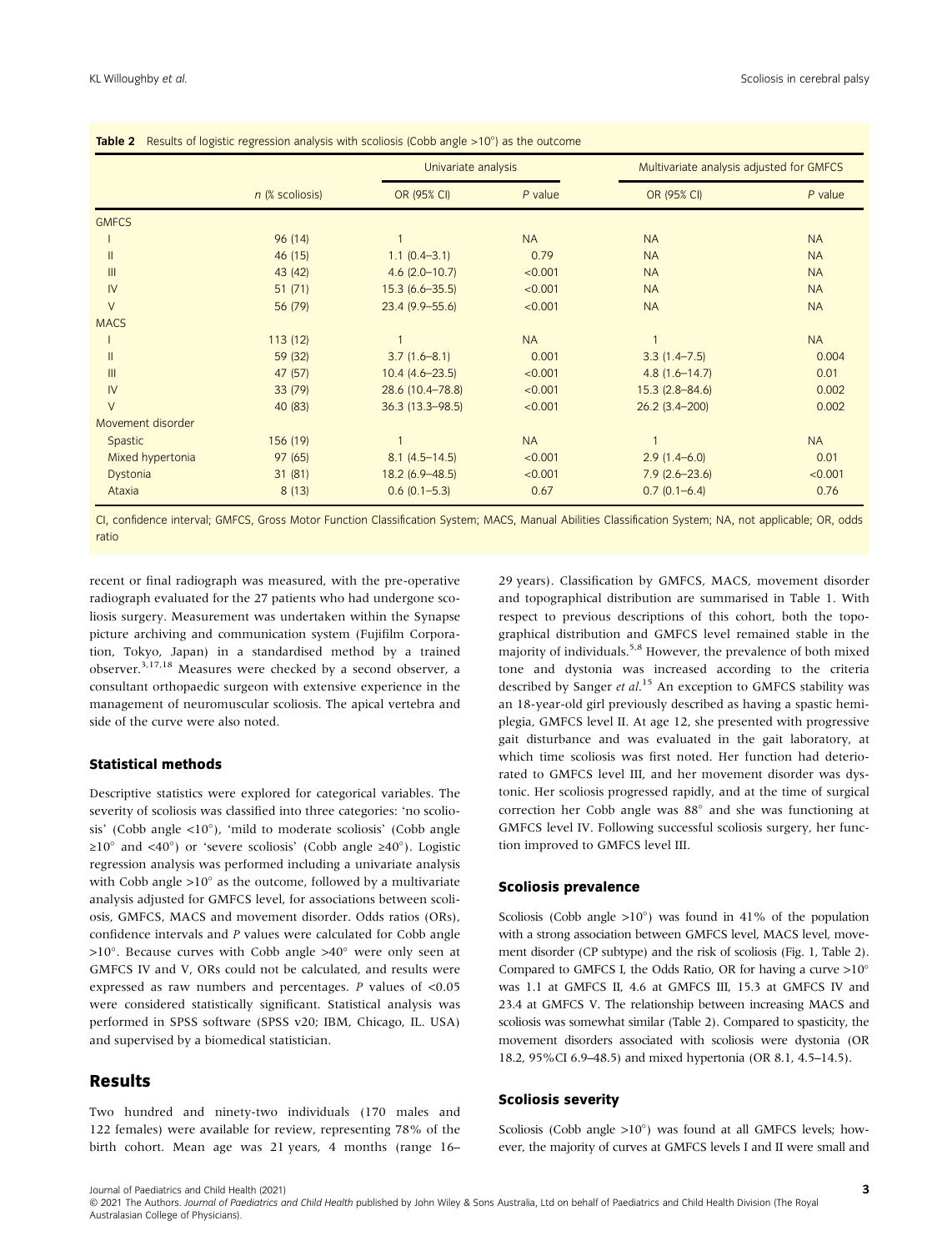

Fig 2 Standing spine radiograph of an 18-year-old female with spastic diplegia, functioning at the Gross Motor Function Classification System III and Manual Abilities Classification System level II. She has an asymptomatic, C-shaped thoracolumbar scoliosis measuring 30°, with adequate balance of her shoulders over her pelvis, requiring no surgical intervention.

either non-progressive or very slowly progressive (Figs 1,2). In contrast, curves  $>40^\circ$  were found only at GMFCS levels IV and V (Figs 3,4), 13% of the whole cohort and 35% of non-ambulant children, with the exception of the patient described previously. In young people functioning at GMFCS IV, 9 of 51 (18%) had a curve  $>40^{\circ}$ , and in those at GMFCS V, 27 of 56 (48%) had a curve  $>40^{\circ}$ . The majority of young people with curves  $>40^\circ$  had severe upper limb involvement (MACS levels III–V) and either dystonia or mixed movement disorder (Table 2). The curve apex was located in the lumbar spine in 57% of young people (22% with apex at L3), with 43% having apex in the thoracic spine.

Twenty-nine young people progressed to surgical correction of their scoliosis by posterior instrumented spinal fusion. Mean age at surgery was 14 years (range 10–23 years) with a mean pre-operative



**Fig 3** Severe scoliosis, defined as Cobb angle  $>40^\circ$  ( $\blacksquare$ ), by the Gross Motor Function Classification System level.

Cobb angle of  $81^\circ$  (range  $47-152^\circ$ ). Some patients with severe scoliosis did not have surgery due to frailty or parent/carer choice.

## Discussion

This is the first population-based study of scoliosis in children with CP with follow-up to skeletal maturity and measurement using standardised radiographic measures. As such, it provides insights as to the risk factors associated with the development of mild and severe scoliosis, including gross motor function, upper limb function and movement disorder (Fig. 5).

A scoliosis (Cobb angle  $>10^{\circ}$ ) was common, affecting 41% of this population of young people with CP. Although mild curves were present at all GMFCS levels, the prevalence and severity of scoliosis showed a strong relationship to GMFCS, MACS and movement disorder (Fig. 5). The majority of curves at GMFCS levels I–III were small and mostly non-progressive, with minimal or no symptoms (Fig. 2), and may have been related to mild leg length inequality or postural factors.<sup>3,19</sup> We suggest that small curves in ambulant children require clinical monitoring, with radiographic examination only when indicated on clinical grounds. Conversely, curves  $>40^\circ$  occurred almost exclusively at GMFCS levels IV and V. Compared to those with function at GMFCS I, those at GMFCS V were 23 times more likely to develop severe scoliosis. Importantly, the prevalence of severe scoliosis was twice as high in children at GMFCS V compared to GMFCS IV (Fig. 3). When adjusted for GMFCS, those with upper limb function at MACS level V were 26 times more likely to develop scoliosis.

Our findings support those of colleagues in Sweden, who noted that the incidence of scoliotic curves  $>40^\circ$  increased with increasing GMFCS and age. $12,13$  Our study had a higher utilisation of radiographic assessment than the Swedish studies, which permitted more rigorous assessment of the prevalence and magnitude of scoliosis in young people who are ambulant.<sup>3,12,13,17</sup> Parents of ambulant young people were frequently concerned about the impact of minor limb length inequality and postural asymmetry on spinal alignment. The low prevalence of scoliosis in this group found in our study and the CPUP studies are reassuring in this regard.<sup>12,13</sup>

As noted in previous studies, curves may start in early childhood, can progress rapidly and have a negative impact on sitting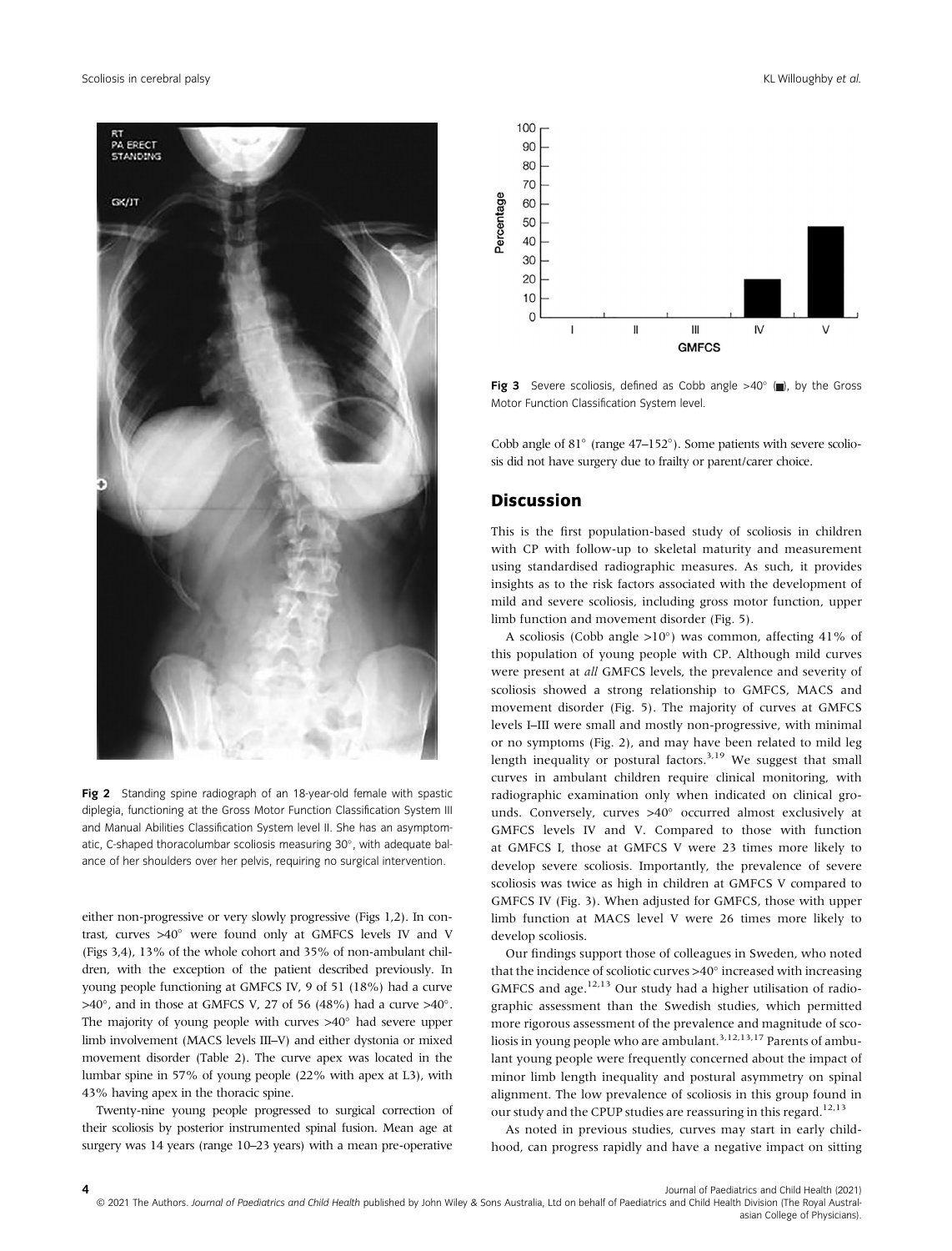

Fig 4 Clinical photograph and spine radiograph of a 16-year-old male functioning at the Gross Motor Function Classification System and Manual Abilities Classification System level V, with a mixed spastic-dystonic movement disorder. There is a long C-shaped thoracolumbar scoliosis, measuring 110°. There is severe pelvic obliquity and loss of sitting ability. Note the head and trunk support required to acquire a radiograph and clinical photography in a sitting position.

ability, comfort and care by the second decade.<sup>19–21</sup> In nonambulatory children, age and curve severity have been identified as predictors of curve progression. In particular, a curve  $>40^\circ$  by age 12 was more likely to progress. This study is the first to identify impaired upper limb function and movement disorder type as risk factors for severe scoliosis. The pathogenesis of scoliosis in CP is complex and probably multifactorial (Fig. 5). Higher GMFCS levels (IV and IV) are associated with core weakness, impaired sitting balance and head control, generalised hypertonia and lack of mobility. Higher MACS levels are associated with impaired use of the upper limbs for sitting balance and to adjust sitting position. These associations may point to possible preventive strategies such as supportive seating, bracing and management of hypertonia.<sup>19,22</sup>

In non-ambulant individuals, scoliosis may continue to progress during adolescence and adult life and may lead to pain, loss of sitting, impaired quality of life, respiratory compromise and death from respiratory failure.<sup>10,11,21,23</sup> The only intervention which has been shown to be successful for severe curves in CP is orthopaedic surgery.17 Surgical management may be considered for children who cannot maintain sitting posture due to pain or deformity, have fixed pelvic obliquity with a hip at risk or have risk of developing decubitus ulceration or respiratory compromise.3,17,19,20,23 While surgical correction of scoliosis in CP has been reported to improve health-related quality of life, $23$  children with CP have a higher rate of adverse events following surgery, including blood loss, infection, pulmonary complications and mortality, particularly when a curve exceeds 60°.<sup>17,19,20,23,24</sup> Effective multidisciplinary care, discussion and shared decisionmaking with parent and caregivers is important in exploring when, or if, to proceed with scoliosis surgery.

Hip surveillance is effective in improving hip health outcomes at skeletal maturity through early identification of progressive hip displacement and facilitating timely orthopaedic referral.<sup>3,9</sup> While not all children require surgical management, early referral creates opportunity and time for multidisciplinary assessment and care, information sharing and shared decision-making between parents and caregivers and careful perioperative preparation for children who progress to hip surgery.<sup>3,9</sup> It is critical that a similar process of surveillance, early identification and timely orthopaedic referral also occurs with regard to scoliosis.<sup>13</sup> While evidence for the effectiveness of non-operative management of scoliosis is variable, early identification may allow opportunity to trial these strategies where parents prefer, or for children for whom surgical risks may be high.<sup>3,13,22</sup> Moreover, early identification and referral allows time for discussion, decision-making and planning to occur before a severe scoliosis develops and the risk of surgical complications increases.<sup>12,13,24</sup>

Journal of Paediatrics and Child Health (2021)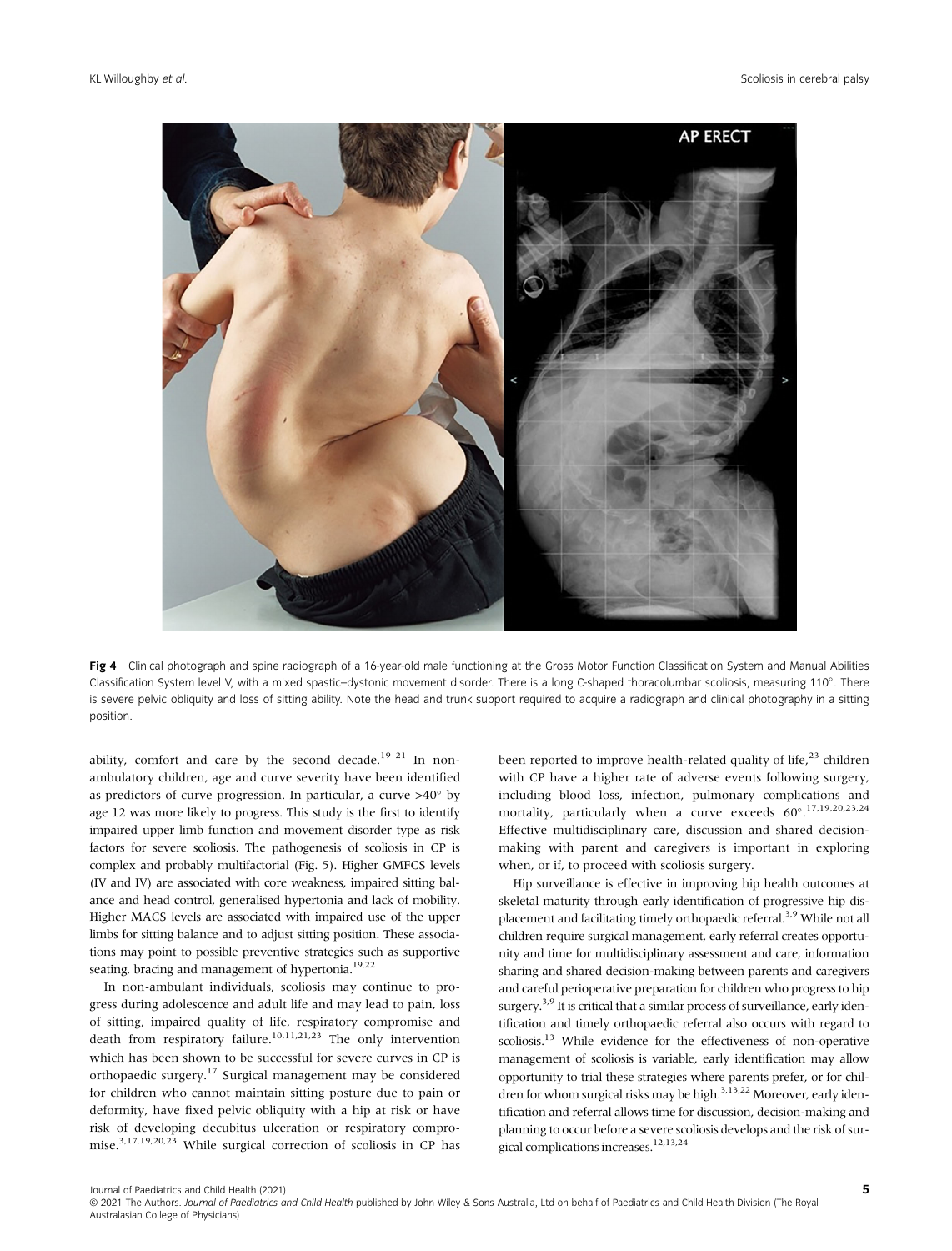

Fig 5 Pathogenesis of scoliosis in CP. The injury to the UMNs in CP results in both 'positive' and 'negative' clinical features. The predominant negative features result from loss of corticospinal tract connections to LMNs causing paresis or partial paralysis of skeletal muscle. By contrast, hypertonia is hypothesised to be caused by the loss of inhibitory descending input to the LMNs, which impedes overactivity in the stretch reflex in the peripheral neuromuscular system. This loss results in hypertonia and hyper-reflexia. The effects of the brain lesion in children with CP may extend to all parts of the musculoskeletal system, with scoliosis being one of the common musculoskeletal deformities in children with more severe motor impairment (GMFCS IV and V). Both positive (too much tone) and negative (too little selective motor control and strength) features of the UMN syndrome are associated with the development of severe scoliosis (Cobb angle >40). \*Factors with a statistically significant association with development of severe scoliosis, Cobb angle >40 (CNS, central nervous system; CP, cerebral palsy; GMFCS, Gross Motor Function Classification System; LMN, lower motor neuron; MACS, Manual Abilities Classification System; UMN, upper motor neuron).